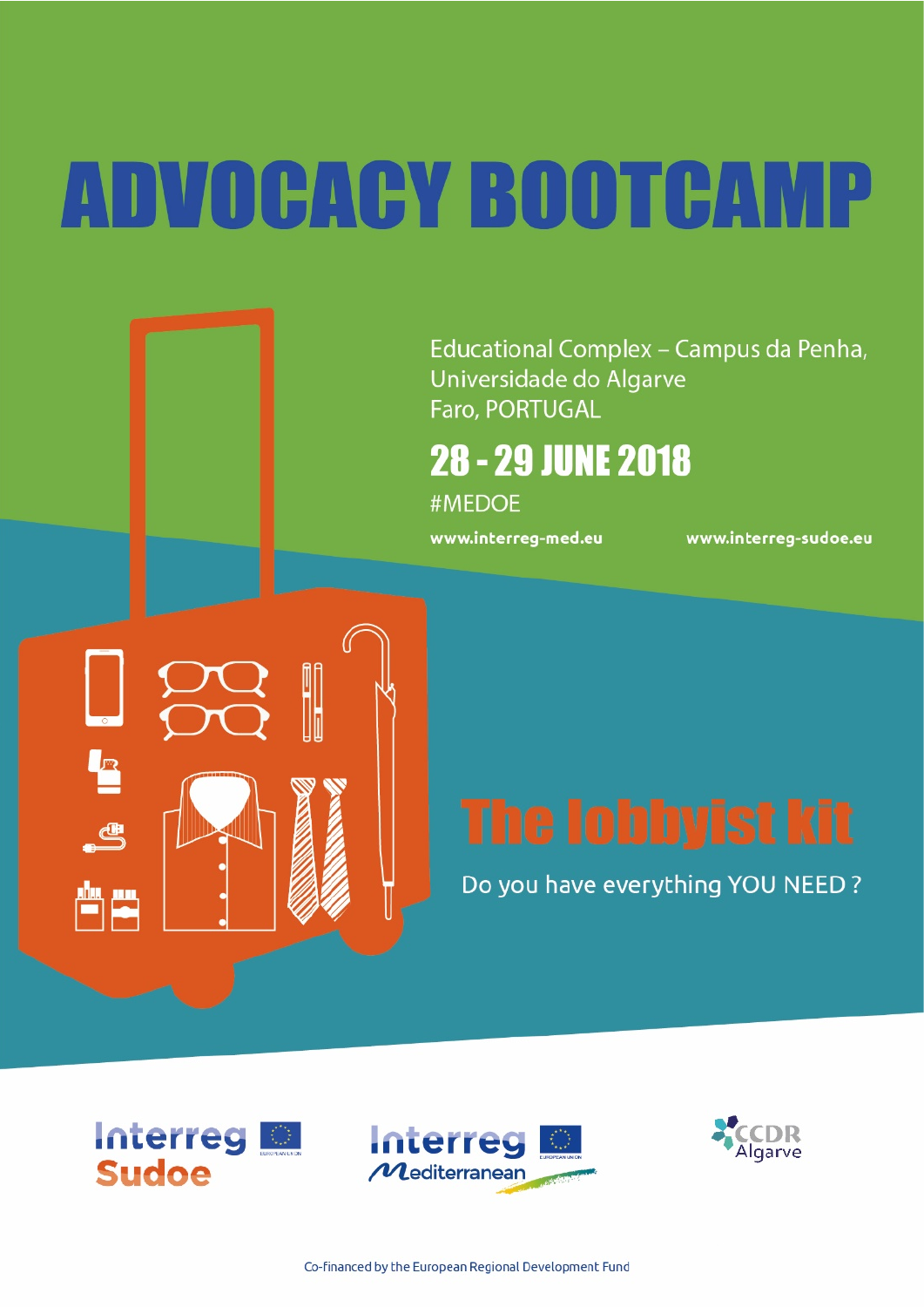

## **28 - 29 JUNE 2018** Universidade do Álgarvo

#MFDOF

www.interreg-sudoe.eu

Faro, PORTUGAL

www.interreg-med.eu

### **2 days, 4 trainers, 5 testimonials, 120 participants, 2 European Cooperation Programmes...**

### **Your mission, if you accept it, will train you in the topics of #communication and #promotion of projects and therefore, guarantee your #SUCCESS.**

The Interreg Sudoe and Interreg MED Programmes will jointly hold a boot camp training on promotion and lobbying, to support approved projects in their marketing and capitalisation actions.

During two days, participants will benefit from practical training in strategy, political influence, storytelling and digital communication; partners and professionals testimonials from different perspectives will complement the trainers.

Given the restricted number of places, this training is preferably targeting partners in charge of capitalisation and/or communication of their projects.

All participation expenses are eligible.

Due to the high season in June in Faro, there are very few accommodations available. Therefore, we advise you to register as soon as possible and book your accommodation immediately upon receiving the confirmation email.

Looking forward to meeting you ;) #MeDoe

#### **WHERE?**

Educational Complex – Campus da Penha, Universidade do Algarve, Faro, PORTUGAL [\(Google maps\)](https://goo.gl/maps/YT19FwKDgDt)

**WHO?** Approved projects of both programmes. Preferably partners in charge of capitalisation and/or communication.

**HOW MANY?** 120 participants

**LANGUAGES?** English (simultaneous translation will not be provided)







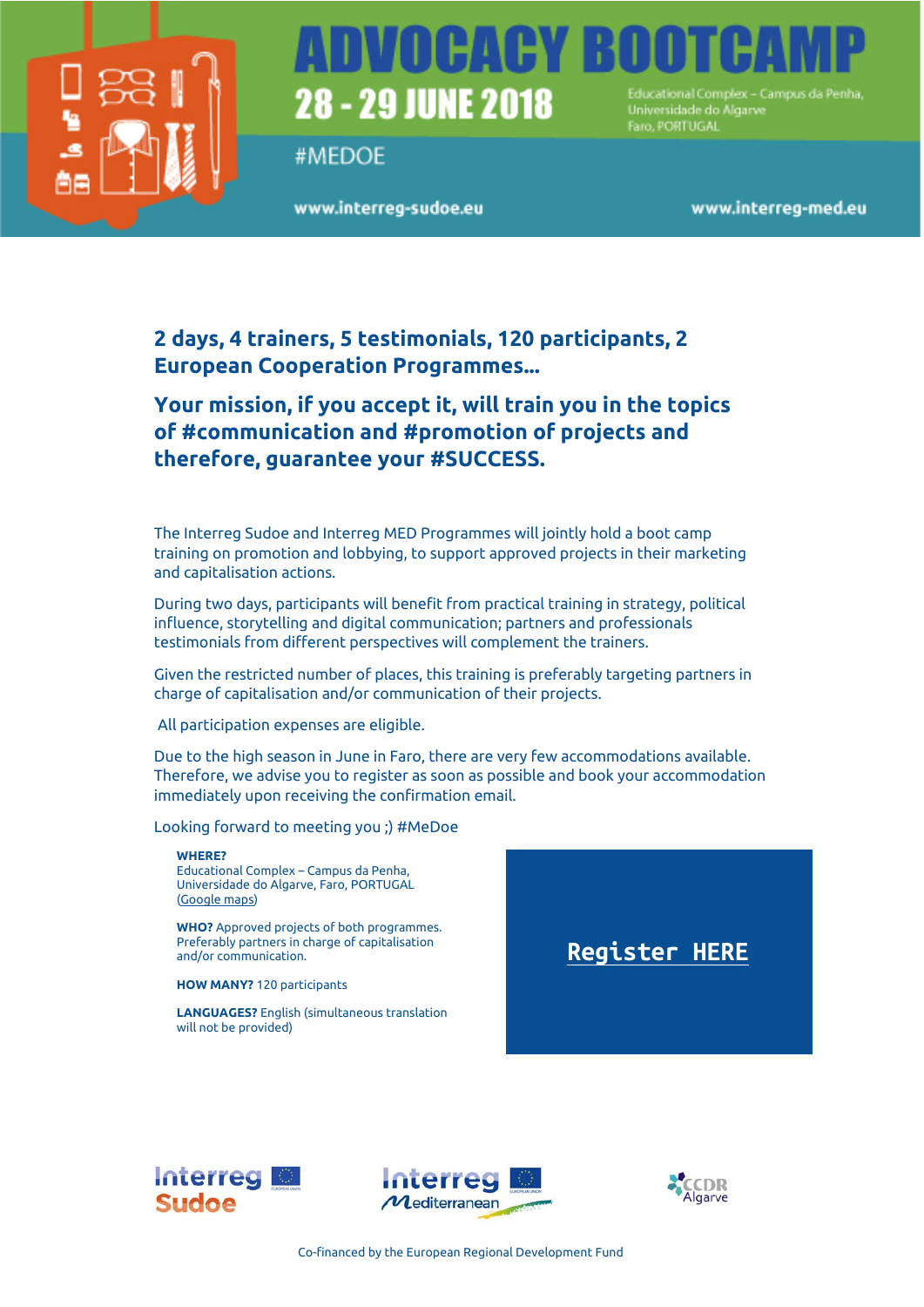

## Educational Complex – Campus da Penha,<br>Universidade do Algarve<br>Faro, PORTUGAL 28 - 29 JUNE 2018

#MEDOE

www.interreg-sudoe.eu

www.interreg-med.eu

## Thursday,  $28<sup>th</sup>$  June – draft programme

| 09.00 | <b>REGISTRATION</b>                                                                                                                                                                                                                                                                         |
|-------|---------------------------------------------------------------------------------------------------------------------------------------------------------------------------------------------------------------------------------------------------------------------------------------------|
| 09.30 | Interreg MED & Interreg Sudoe: presentation of the programmes and<br>their tools / training expectations.                                                                                                                                                                                   |
| 10.00 | EU advocacy: overview and resources<br>Q&A                                                                                                                                                                                                                                                  |
| 10.45 | Good project practice (MED project) tbc                                                                                                                                                                                                                                                     |
| 11.15 | Good project practice (SUDOE project) tbc                                                                                                                                                                                                                                                   |
| 11.45 | <b>COFFEE BREAK</b>                                                                                                                                                                                                                                                                         |
| 12.15 | Good project practice (MED project) tbc                                                                                                                                                                                                                                                     |
| 12.45 | Good project practice (SUDOE project) tbc                                                                                                                                                                                                                                                   |
| 13.15 | Q&A                                                                                                                                                                                                                                                                                         |
| 13.30 | <b>LUNCH</b>                                                                                                                                                                                                                                                                                |
| 15.00 | 4 simultaneous workshops:<br>A - Building your advocacy strategy: networking & contacts<br>B - Influencing policy-makers: your project as driver for<br>political changes<br>C - Creating your project narrative: emotional storytelling<br>D - Digital advocacy: the power of social media |
| 16.30 | <b>COFFEE BREAK</b>                                                                                                                                                                                                                                                                         |
| 17.00 | 4 simultaneous workshops (repetition)                                                                                                                                                                                                                                                       |
| 18.30 | Conclusions of the first day                                                                                                                                                                                                                                                                |
| 20.00 | <b>Dinner (not complimentary)</b>                                                                                                                                                                                                                                                           |





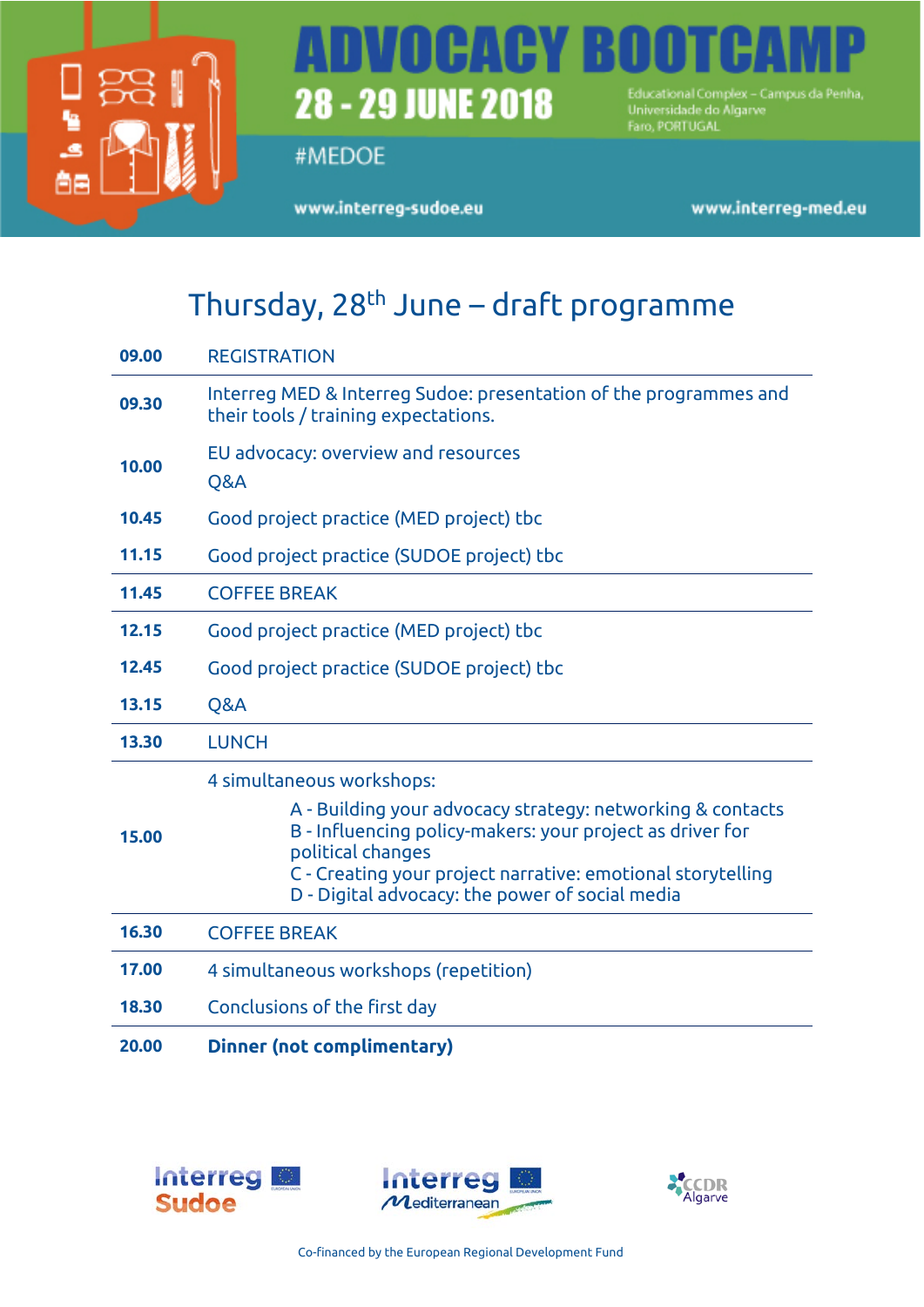

## Educational Complex – Campus da Penha,<br>Universidade do Algarve<br>Faro, PORTUGAL 28 - 29 JUNE 2018

#MEDOE

www.interreg-sudoe.eu

www.interreg-med.eu

## Friday, 29<sup>th</sup> June – draft programme

| 8.30  | <b>REGISTRATION</b>                          |
|-------|----------------------------------------------|
| 09.00 | Welcome                                      |
| 09.30 | A day with an advocacy officer<br>Q&A        |
| 10.00 | Practical exercise (tbc with the speakers)   |
| 11.45 | <b>COFFEE BREAK</b>                          |
| 12.15 | Exercise review - comments from the speakers |
| 13.00 | Conclusions/wrap-up                          |





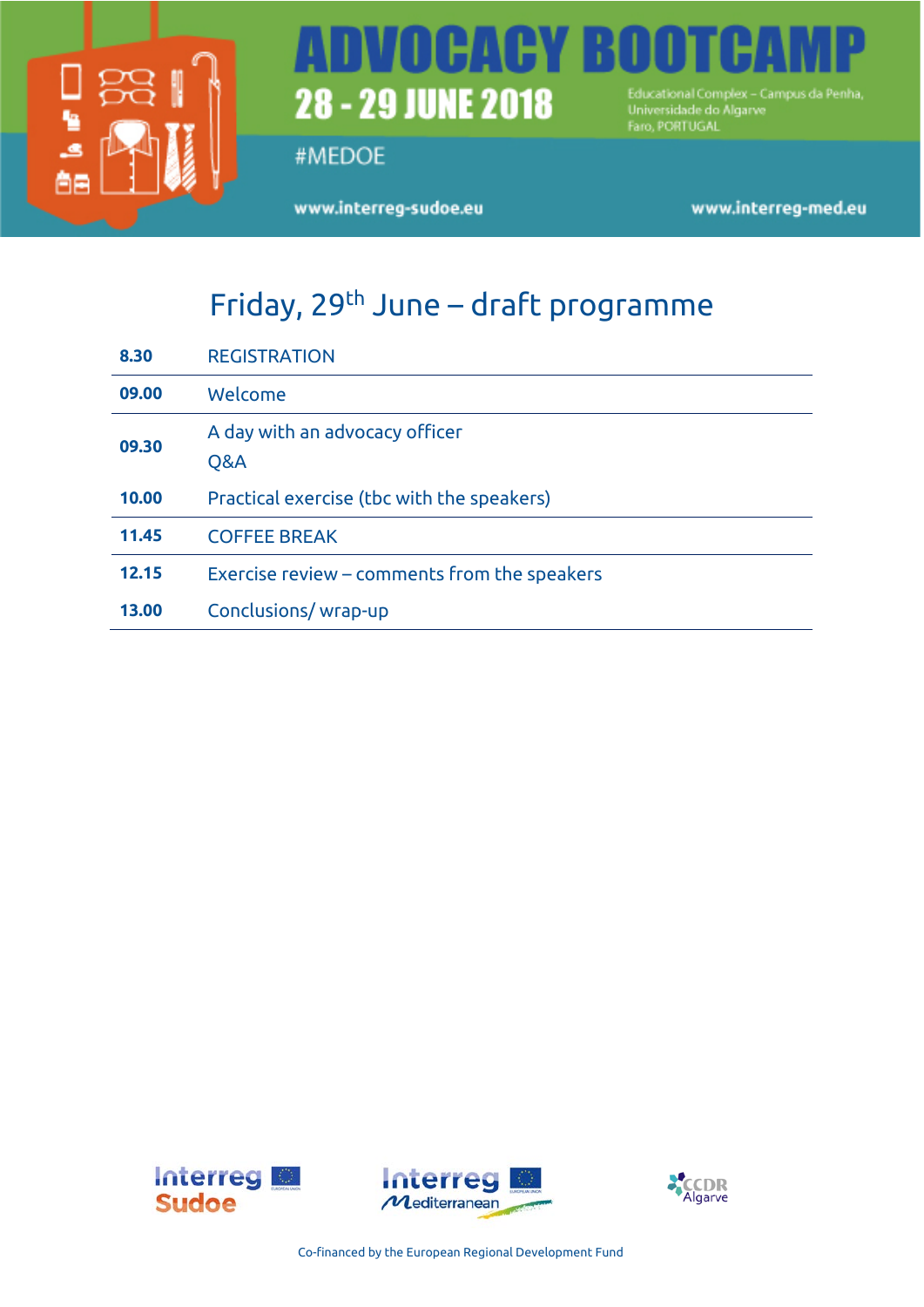

## TIHA **28 - 29 JUNE 2018** Educational Complex - Campus da Penha Universidade do Algarve

#MEDOE

www.interreg-sudoe.eu

Faro, PORTUGAL

www.interreg-med.eu

## REGISTRATION

Sign up for to arm yourself with the tools that will open the doors only the best professional lobbyists can open.



 **Please note that registrations will be targeted mainly to communication and capitalisation managers of the projects and just one single person per project. Room capacity is limited.** 

**After registering an email will be sent to you. We advise you not to take any travel arrangements prior to the confirmation message.**

**DEADLINE for registration: JUNE 15**

Contacts for any information:

**[programme\\_med@regionpaca.fr](mailto:programme_med@regionpaca.fr) [scsudoe@interreg-sudoe.eu](mailto:scsudoe@interreg-sudoe.eu)**

**Interreg MED Interreg SUDOE**





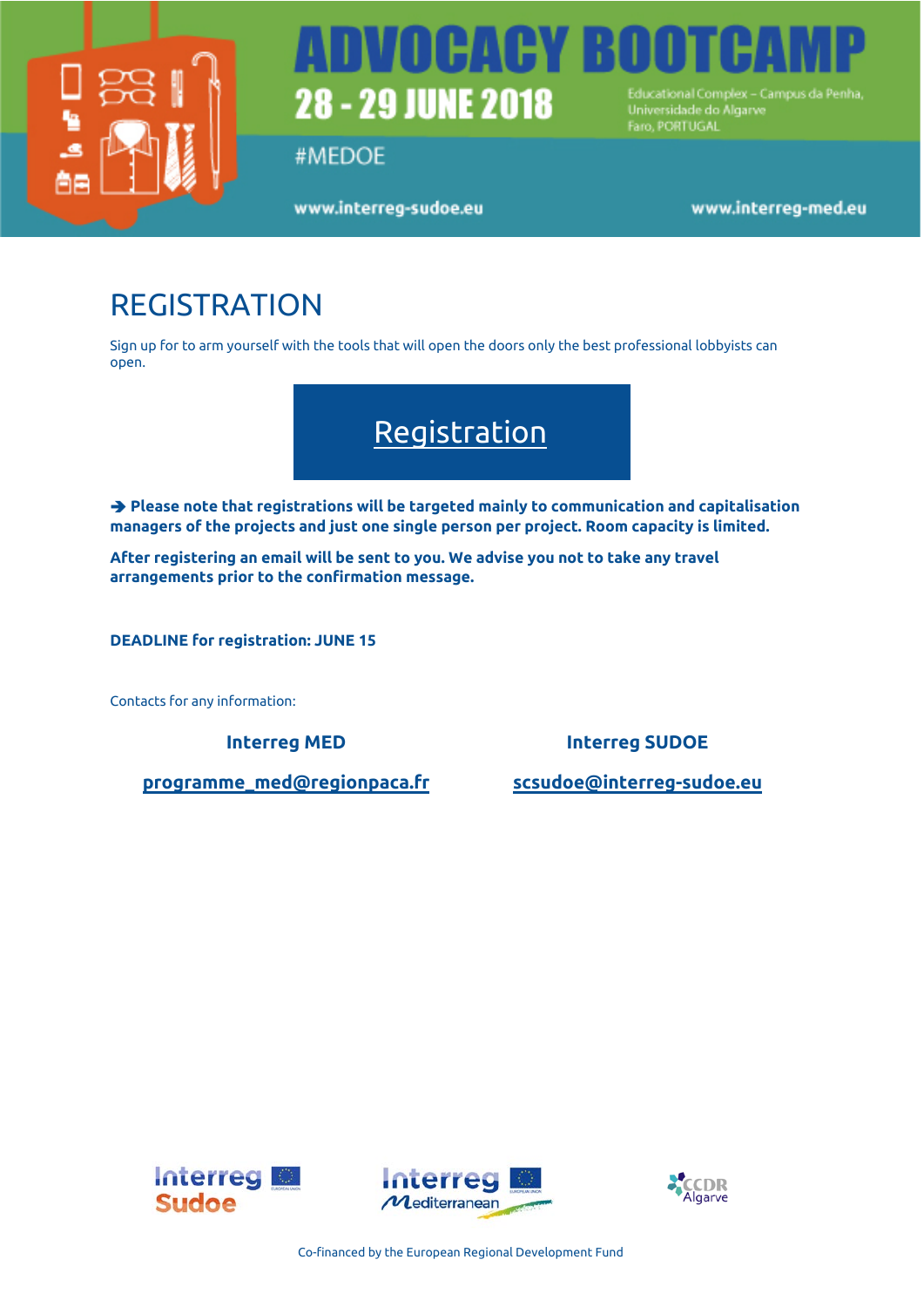

## TVOLHAEY BO 28 - 29 JUNE 2018 Educational Complex - Campus da Penha,<br>Universidade do Algarve

#MEDOE

www.interreg-sudoe.eu

Faro, PORTUGAL

www.interreg-med.eu

## **VENUE**

**Educational Complex – Campus da Penha, Universidade do Algarve, Faro, PORTUGAL** Tel: +351 289 800 192

**Entrance 1:** Estrada da Penha **Entrance 2:** Avenida Cidade de Hayward

### **TRANSPORTS**

Bus 18 – destination and bus stop **"Universidade – Penha"**









Co-financed by the European Regional Development Fund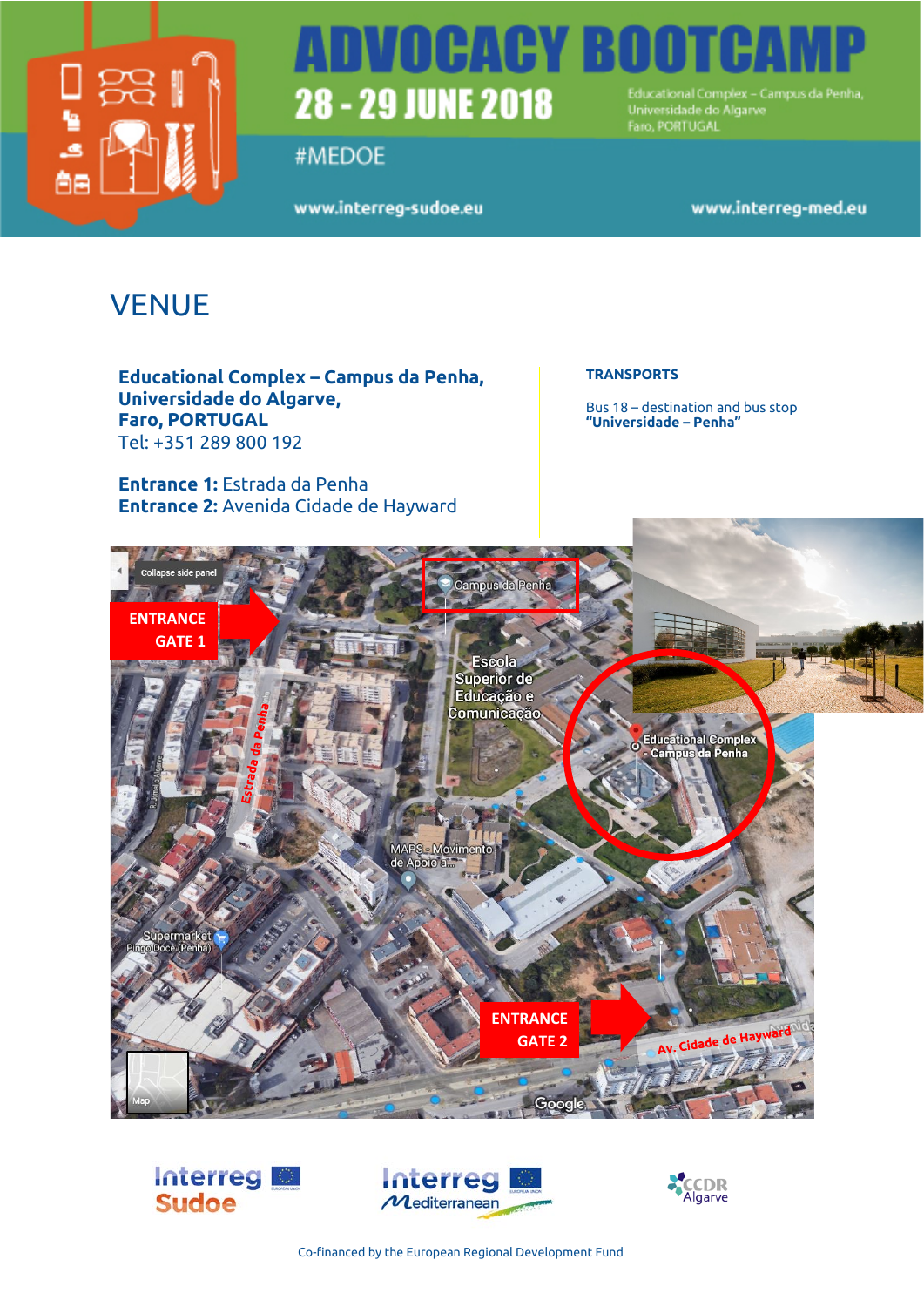

## VOCACY BOO **28 - 29 JUNE 2018** Educational Complex - Campus da Penha Universidade do Álgarvo

#MEDOE

www.interreg-sudoe.eu

Faro, PORTUGAL

www.interreg-med.eu

## ACCOMODATION

We recommend to book as soon as possible, since it is the high season in Faro. If these hotels are full, consider hotel options in Olhão (a town just a few km away from Faro) or Airbnb.

Although the venue is located outside the city center, it is not far and it is easily accessible through public transportation.

#### [Hotel Eva](http://www.visitalgarve.pt/pt/1179/hotel-eva.aspx) \*\*\*\*

Av. da República 1, 8000-078 Faro tel: +351 289 001 000 <http://www.ap-hotelsresorts.com/en/our-hotels/eva-hotel/hotel-eva> E-mail: [rec.eva@ap-hotelsresorts.com](mailto:rec.eva@ap-hotelsresorts.com) 

#### **[Hotel Faro](http://www.visitalgarve.pt/pt/1180/hotel-faro.aspx)** & Beach Club

Praça D. Francisco Gomes 2, 8000 168 Faro tel: +351 289 830 830 [http://www.hotelfaro.pt](http://www.hotelfaro.pt/) Bookings: [reservas@hotelfaro.pt](mailto:reservas@hotelfaro.pt) 

#### **Hotel Monaco**

Rua João Baptista Severino Urb. Monte da Ria – Montenegro 8005-237 Faro Tel: + 351 289895060 [http://www.hotelmonaco.pt](http://www.hotelmonaco.pt/)

#### **[Best Western Hotel Dom Bernardo](http://best-western-hotel-dom-bernardo.faro.hotelsalgarve.org/en/)**

Rua General Teofilo da Trindade 20, 8000-356 Faro tel: +351 289889800 <https://www.bestwestern.fr/fr/hotel-Faro-Best-Western-Hotel-Dom-Bernardo-72064>

**[Faro Boutique Hotel](http://faro-boutique-hotel.faro.hotelsalgarve.org/en/)** Rua do Bocage 66, 8000-297 Faro Single bookings: +351 289 037 300 Group booking: +351 289 037 300 <http://www.faroboutiquehotel.pt/faro-boutique-hotel> E-mail[: frontoffice@faroboutiquehotel.pt](mailto:frontoffice@faroboutiquehotel.pt) Bookings email[: reservations@faroboutiquehotel.pt](mailto:reservations@faroboutiquehotel.pt)